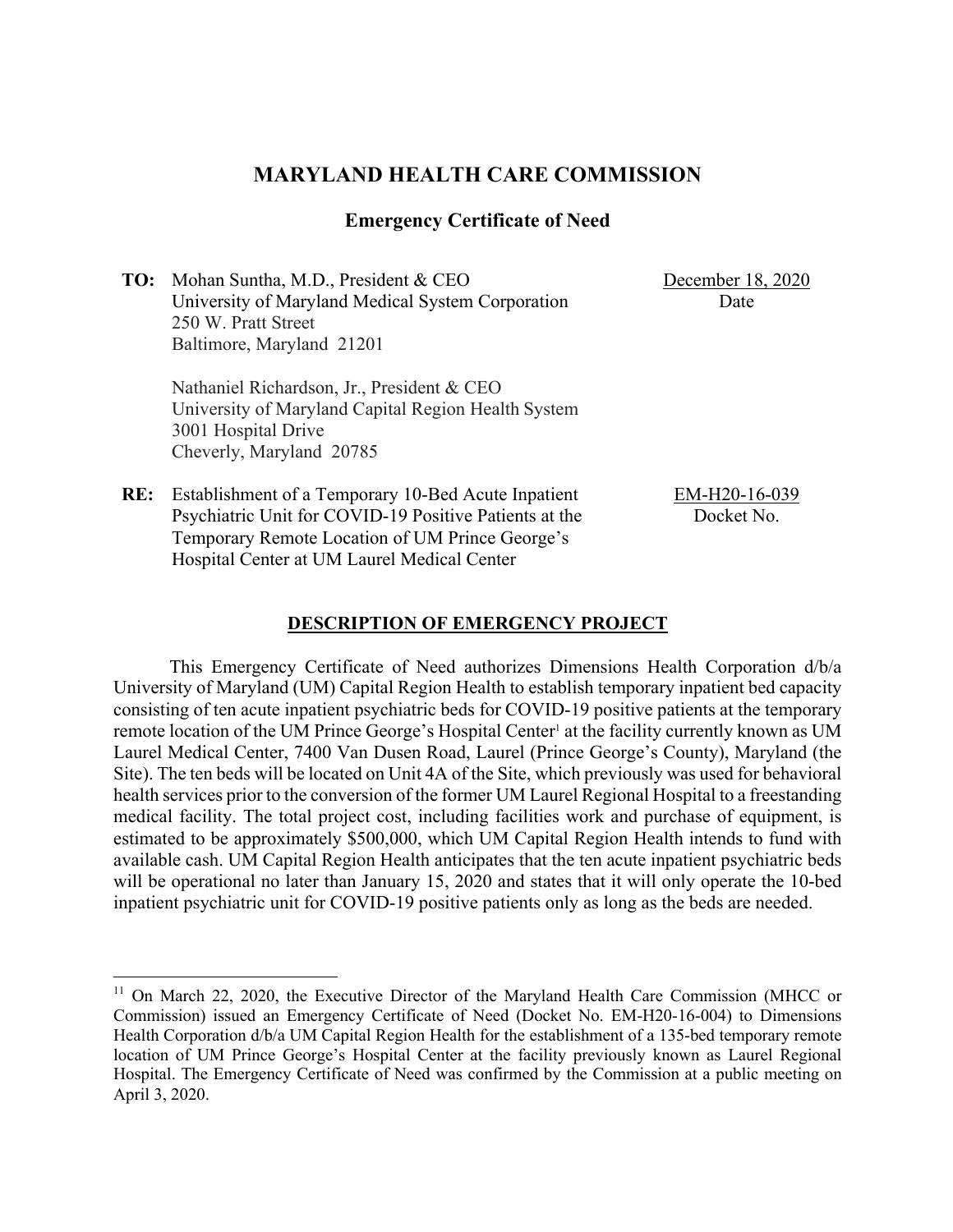Docket No. EM-H-16-039 December 18, 2020 Page 2

#### **ORDER**

Upon consideration of the request of UM Capital Region Health, suitably detailed information provided by the Office of Health Care Quality (OHCQ) and others, and consultation with the Chairman of the Maryland Health Care Commission, Ben Steffen, MHCC Executive Director, determined that the lack of sufficient inpatient bed capacity at Maryland general hospitals resulting from COVID-19 presents a hazard to patients and/or employees, as provided in COMAR 10.24.01.20A.

Therefore, it is, on December 18, 2020, ordered by the Executive Director that an Emergency Certificate of Need issue for the project. It is further ordered that the requirement in COMAR 10.24.01.20C that UM Capital Region Health file an application for Certificate of Need for the inpatient beds established in this Emergency Certificate of Need is suspended by the Executive Director pursuant to COMAR 10.24.01.10A(2) until at least 30 days after the termination of the state of emergency declared by Governor Lawrence J. Hogan, Jr. on March 5, 2020.

#### **Approvals by Maryland Department of Health**

This Emergency Certificate of Need does not constitute a license or replace any approvals for other aspects of the project that are required by the OHCQ or other divisions of the Maryland Department of Health to operate inpatient bed capacity at the Site.

### **Further Action**

This Emergency Certificate of Need will be considered for confirmation by the Maryland Health Care Commission at its next scheduled meeting on January 21, 2021. This Emergency Certificate of Need initially remains in effect for a maximum of 165 days, as provided in COMAR 10.24.01.20C, or until 30 days after the termination of the state of emergency declared by Governor Lawrence J. Hogan, Jr. on March 5, 2020. The Emergency CON may be extended beyond that date for good cause shown.

### **CONDITION OF EMERGENCY CERTIFICATE OF NEED**

Because it is important that the Maryland Health Care Commission and the Office of Health Care Quality know when the inpatient beds approved in this Emergency Certificate of Need are available for patients, it is further

**ORDERED that UM Capital Region Health shall advise MHCC staff and OHCQ staff when the inpatient beds become operational at the Site, disclosing: (1) the number of beds in this Emergency CON that become available for patients; and (2) the date the beds become available.** The hospital shall: notify MHCC staff by sending an email with this information to ruby.potter@maryland.gov; and notify OHCQ staff of this temporary increase in its licensed bed